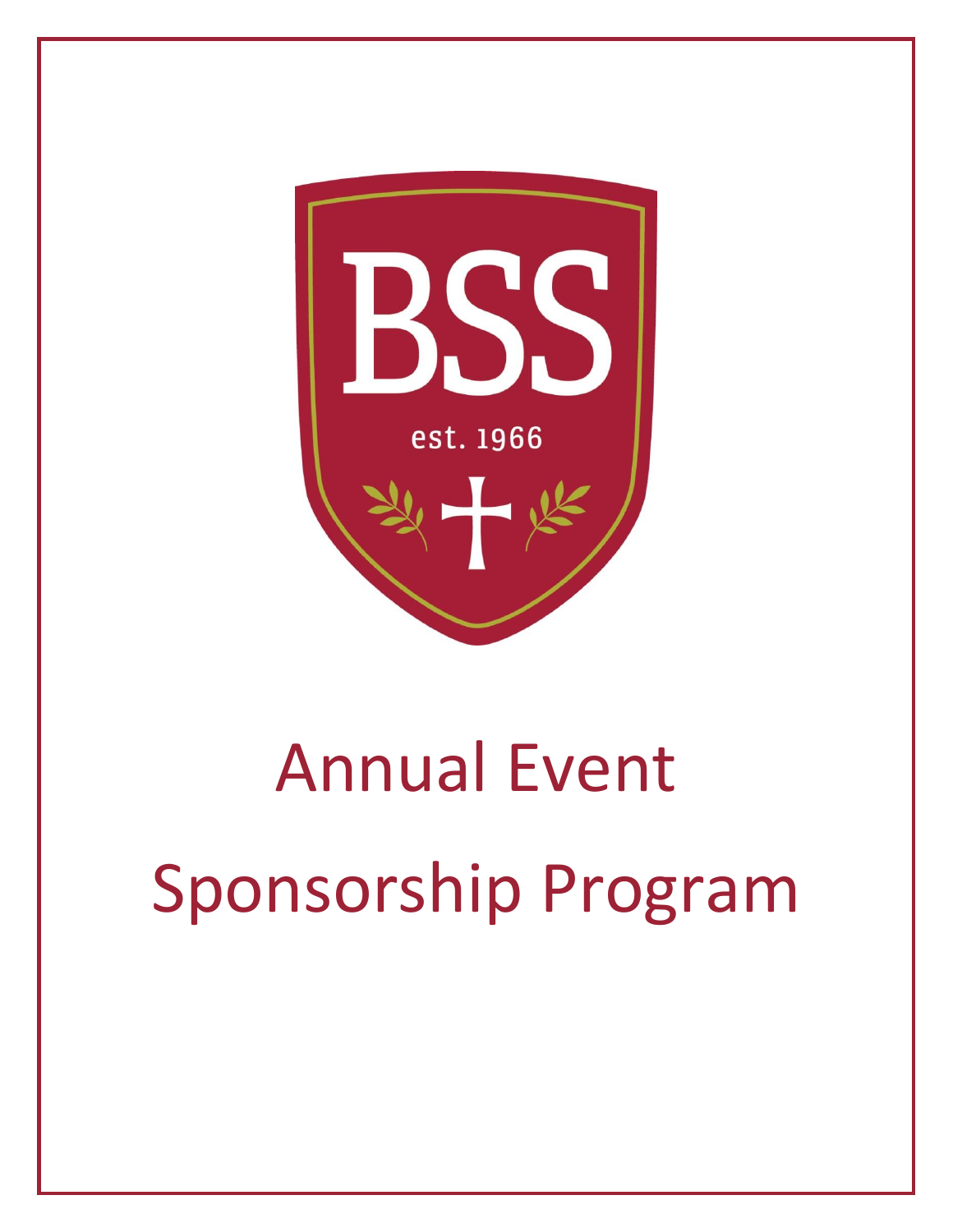# Note from the Development Office

Dear Community Partner,

Each year, Blessed Sacrament School's Development Office coordinates several special events which not only help to make memories for families and build a sense of community at our school, but they also provide much needed funding which supports our comprehensive academic and enrichment programs. This funding helps to provide an outstanding education for our students and families at an affordable tuition rate.

The primary events include the Golf Tournament, Under the Stars Dinner and Auction and the Color Fun Run. These signature fundraising events celebrate our students, parents, faculty, alumni and community friends. With nearly 1,000 combined guests and participants at our events for the 2017-18 school year, we were able to raise more than \$170,000 for Blessed Sacrament School.

In an effort to streamline our sponsorship program and allow for enhanced benefits to our sponsors, we are now offering an annual sponsorship program. This annual program will provide as much value in our sponsorship packages as possible to our generous sponsors.

Thank you for considering a sponsorship. We are grateful for your continued support.

Sincerely,

Melissa Dugas Director of Advancement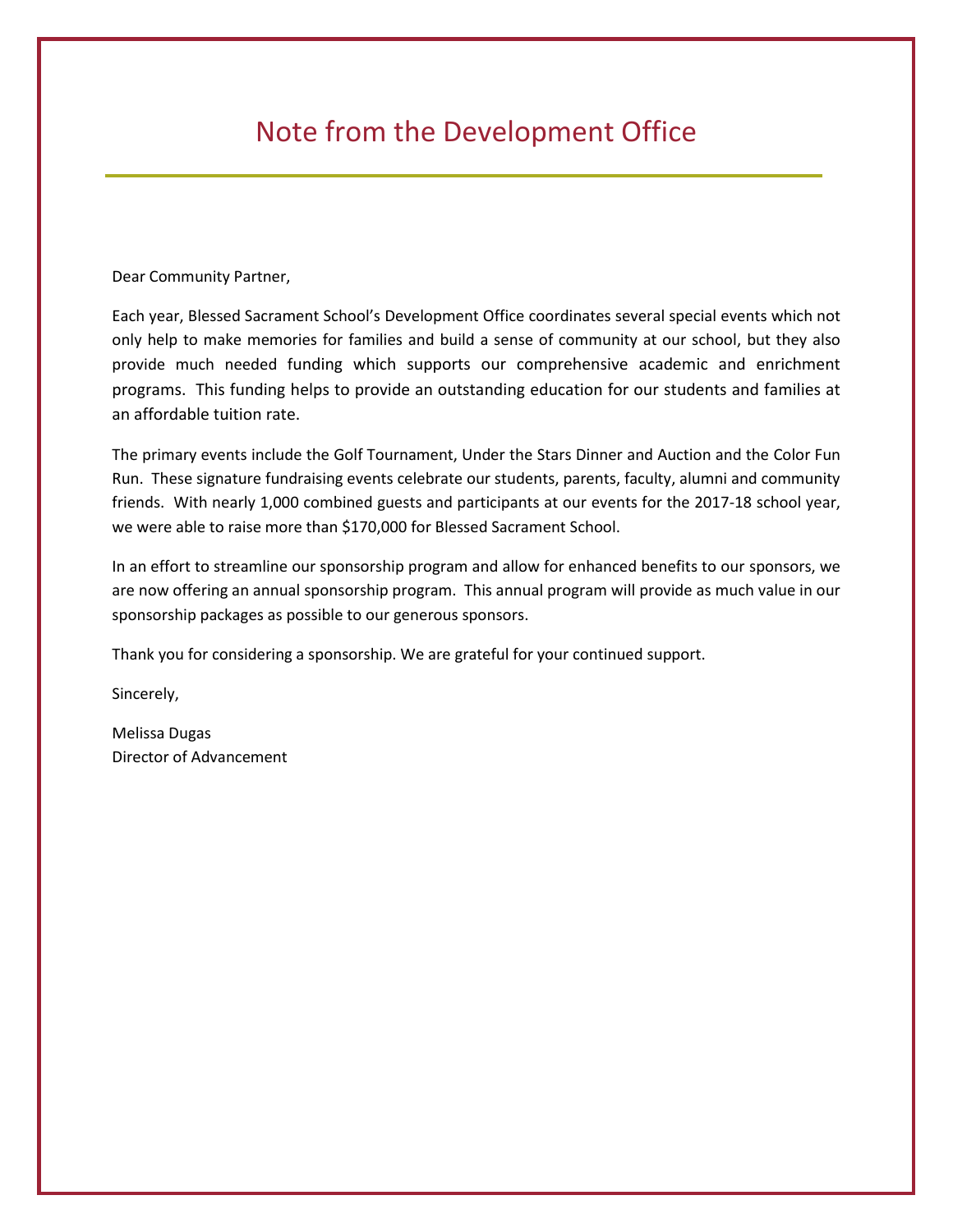## Annual Event Sponsorship

In order to maintain the momentum of our growing events and to continue to provide our BSS family and friends with the most memorable experiences, we need your support. Our sponsorship program initiative allows organizations to make impactful and positive investments in Blessed Sacrament School.

Your investment will ensure that our students continue to receive the best education through innovative technology, rigorous instruction from our teachers, comprehensive STREAM, art programs and more.

There are a number of opportunities for organizations and families who hope to customize their contribution to BSS, whether it is sponsoring our events on an annually basis, or making an individual event sponsorship. Marketing, advertising, branding and acknowledgment will be based on your sponsorship level and is outlined in the Annual Special Events Sponsorship Packages below.

Annual sponsors receive the following:

- Comprehensive and consistent marketing
- Representation at all BSS special events
- Positive exposure to the BSS community including alumni, current and past parents, faculty, staff and friends in the community.
- "One Stop" shopping decide on what you would like your contributions to look like for the year at all one time. You will no longer receive requests on an event by event basis. This gives you the flexibility to plan ahead and decide what you want your level of support to look like.
- Payment options available to meet your company's needs

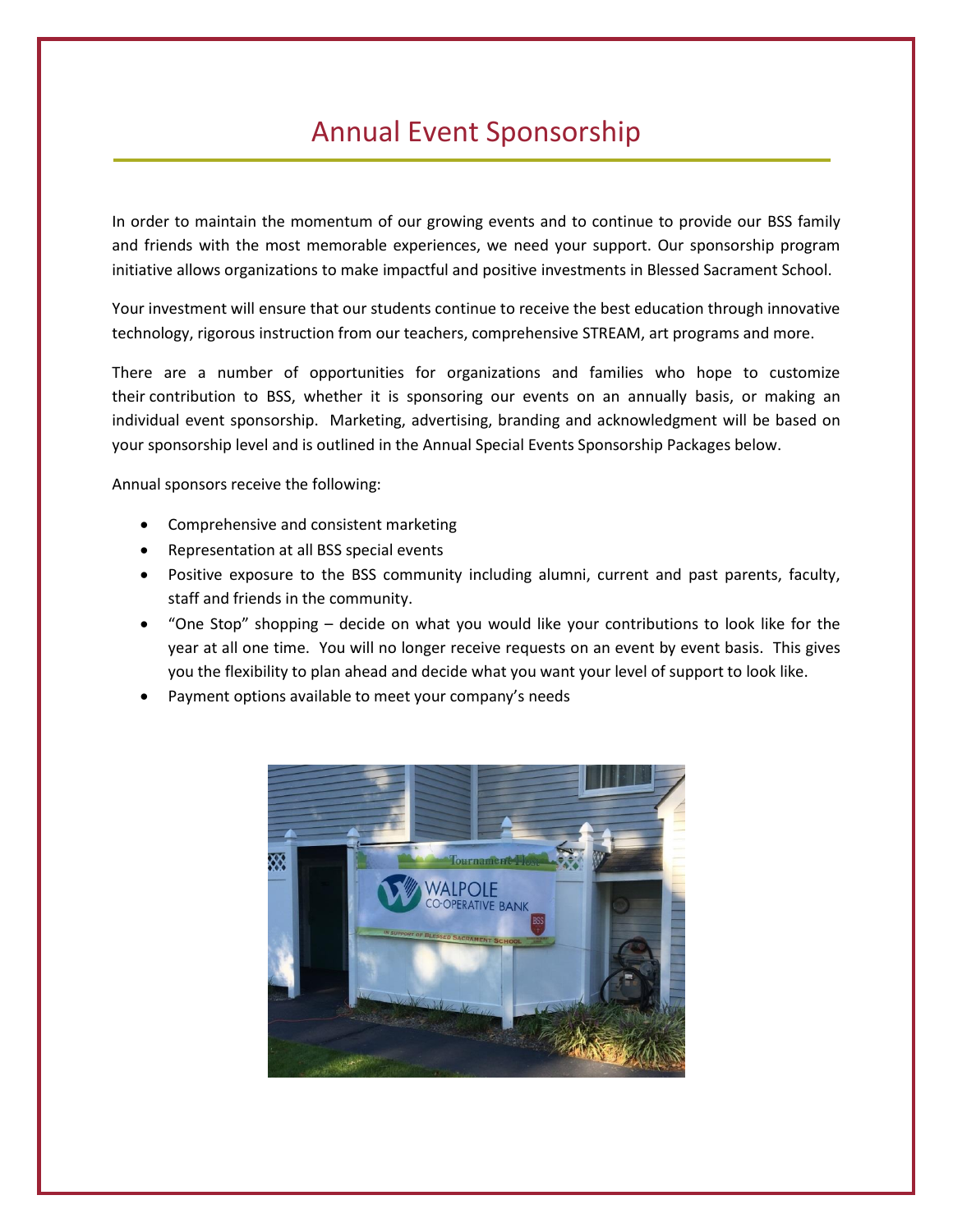## Special Events Summary

We welcome our corporate sponsors to be a part of our special events, engaging with our alumni, current and past parents, faculty, staff and friends in the community.



#### **Under the Stars Dinner & Auction**

 The Annual Auction is BSS's largest fundraiser of the year, bringing together over 200 guests and volunteers for a night filled with great food, drinks and bidding fun!

• The auction planning committee collected over 150 silent auction items, including gift certificates, sporting event packages, jewelry and more

 The 2018 Under the Stars event raised over \$117,000 to support the cost of education at BSS



#### **Golf Tournament**

 Held each year at Norton Country Club, this annual tournament welcomes more than 25 foursomes to hit the links for a day of friendly competition, generous prizes, cold drinks and delicious eats!

 Business partners and sponsors help provide each golfer with a well-stocked goodie bag, as well as fun activities and prizes throughout the course.



#### **Color Fun Run**

• This is a new event designed to bring the entire BSS community together to run for fun while being showered in color! By the end, each participant is a work of art!

 This outdoor event held at Bird Park in Walpole on September 21, 2018, includes live music, food, raffles and lots of fun for our guests to enjoy.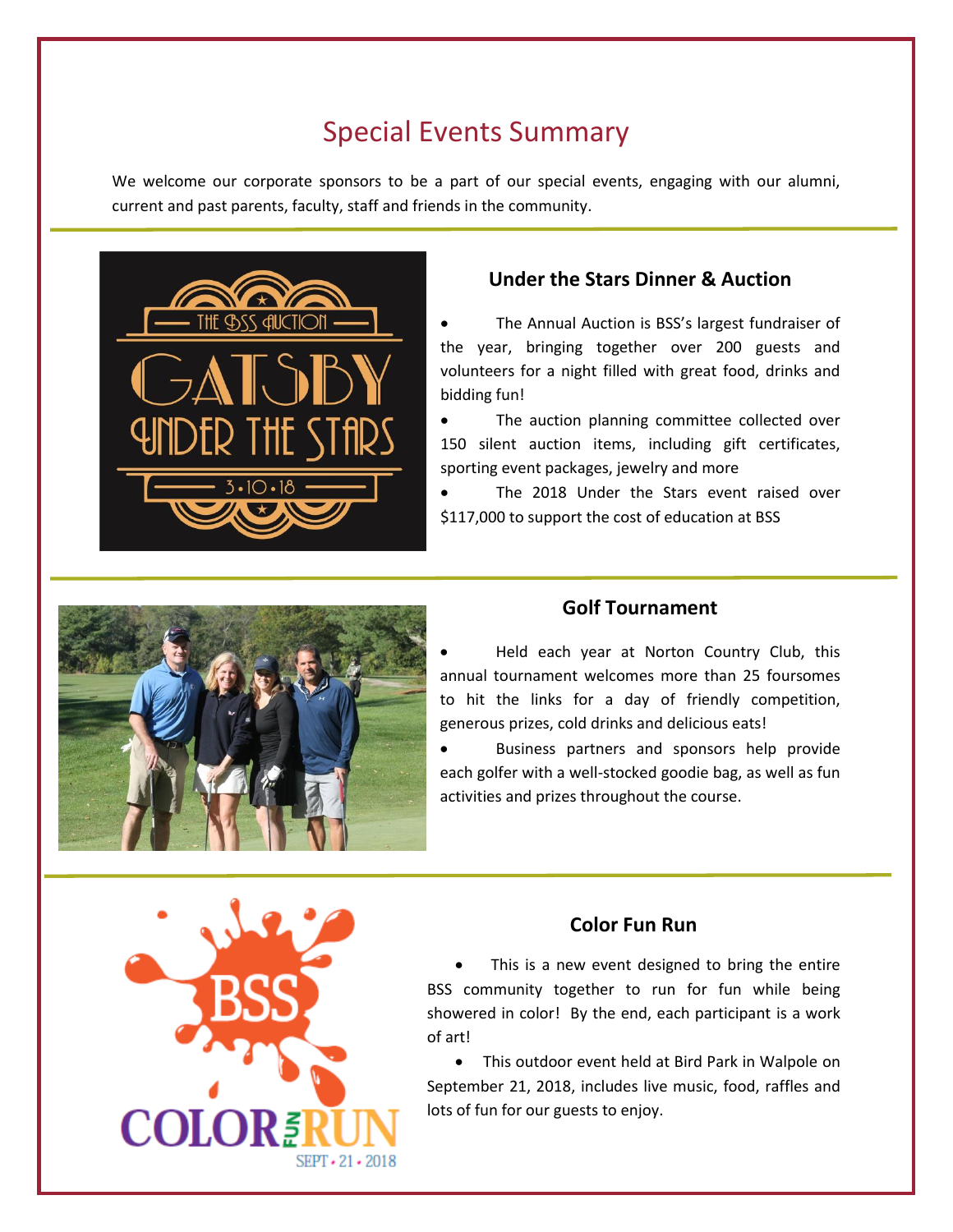# Annual Sponsorship Packages

|                               | Choose a<br><b>Sponsorship Level</b>                                                     | <b>Platinum</b><br><b>Level</b><br>\$6,000 | Gold<br><b>Level</b><br>\$4,000 | <b>Silver</b><br><b>Level</b><br>\$2,000       | <b>Bronze</b><br><b>Level</b><br>\$1,000 |
|-------------------------------|------------------------------------------------------------------------------------------|--------------------------------------------|---------------------------------|------------------------------------------------|------------------------------------------|
| General                       | Logo on BSS website as school<br>sponsor                                                 |                                            |                                 |                                                |                                          |
|                               | Logo in annual Foundations<br>newsletter sent to alumni/parents                          |                                            |                                 |                                                |                                          |
| <b>Under the Stars Dinner</b> | <b>Tickets to Annual Auction on</b><br>Saturday, March 9, 2019                           | <b>Eight Tickets</b>                       | Six tickets                     | Two tickets                                    | <b>Two Tickets</b>                       |
|                               | VIP table with champagne service<br>during live auction                                  |                                            |                                 |                                                |                                          |
| and Auction                   | School front banner prior to the<br>event                                                |                                            |                                 |                                                |                                          |
|                               | Logo listed in: program booklet,<br>Bidpal and school website                            |                                            |                                 |                                                |                                          |
|                               | Promotional posts on BSS<br>Facebook page (logo & link)                                  | 5 posts                                    | 4 posts                         | 3 posts                                        | 2 posts                                  |
|                               | Recognition as sponsor on signage<br>at event                                            | Dinner<br>Sponsor                          | Dinner<br>Sponsor               | Cocktail/Bar<br>sponsor                        | <b>Silent Auction</b><br>Category        |
|                               | Registration for foursome in the<br>tournament on Oct 1, 2018 at<br>Norton Country Club  |                                            |                                 |                                                |                                          |
|                               | Hole sign(s) with company name                                                           | <b>Two Signs</b>                           | One Sign                        | One Sign                                       | One Sign                                 |
| Golf Tournament               | Recognition as sponsor in the<br>following areas                                         | Tournament<br>Host                         | Lunch<br>Sponsor                | <b>Putting Contest</b><br><b>Driving Range</b> | <b>Tee Sponsor</b>                       |
|                               | Recognition as Tournament Host<br>on sponsor banner                                      |                                            |                                 |                                                |                                          |
|                               | Name recognition in the sponsor<br>listing in the golf program                           |                                            |                                 |                                                |                                          |
|                               | <b>Optional Company literature</b><br>and/or branded product in the<br>golfer gift bags* |                                            |                                 |                                                |                                          |
| Color Fun Run                 | Registration for the run on<br>September 21, 2018 at Bird Park,<br>Walpole               | Four<br>runners                            | Four<br>runners                 | Two<br>runners                                 | Two<br>runners                           |
|                               | <b>Optional Company literature</b><br>and/or branded product in the<br>race bags*        |                                            |                                 |                                                |                                          |
|                               | Name recognition on sponsor<br>banner                                                    |                                            |                                 |                                                |                                          |
|                               | Recognition as sponsor on event<br>website                                               |                                            |                                 |                                                |                                          |
|                               | Name recognition on Color Run T-<br>shirt**                                              |                                            |                                 |                                                |                                          |

\*Company brochure or branded gift must be supplied by the sponsor

\*\*Sponsorship must be received no later than September 5<sup>th</sup> in order to be included on t-shirt.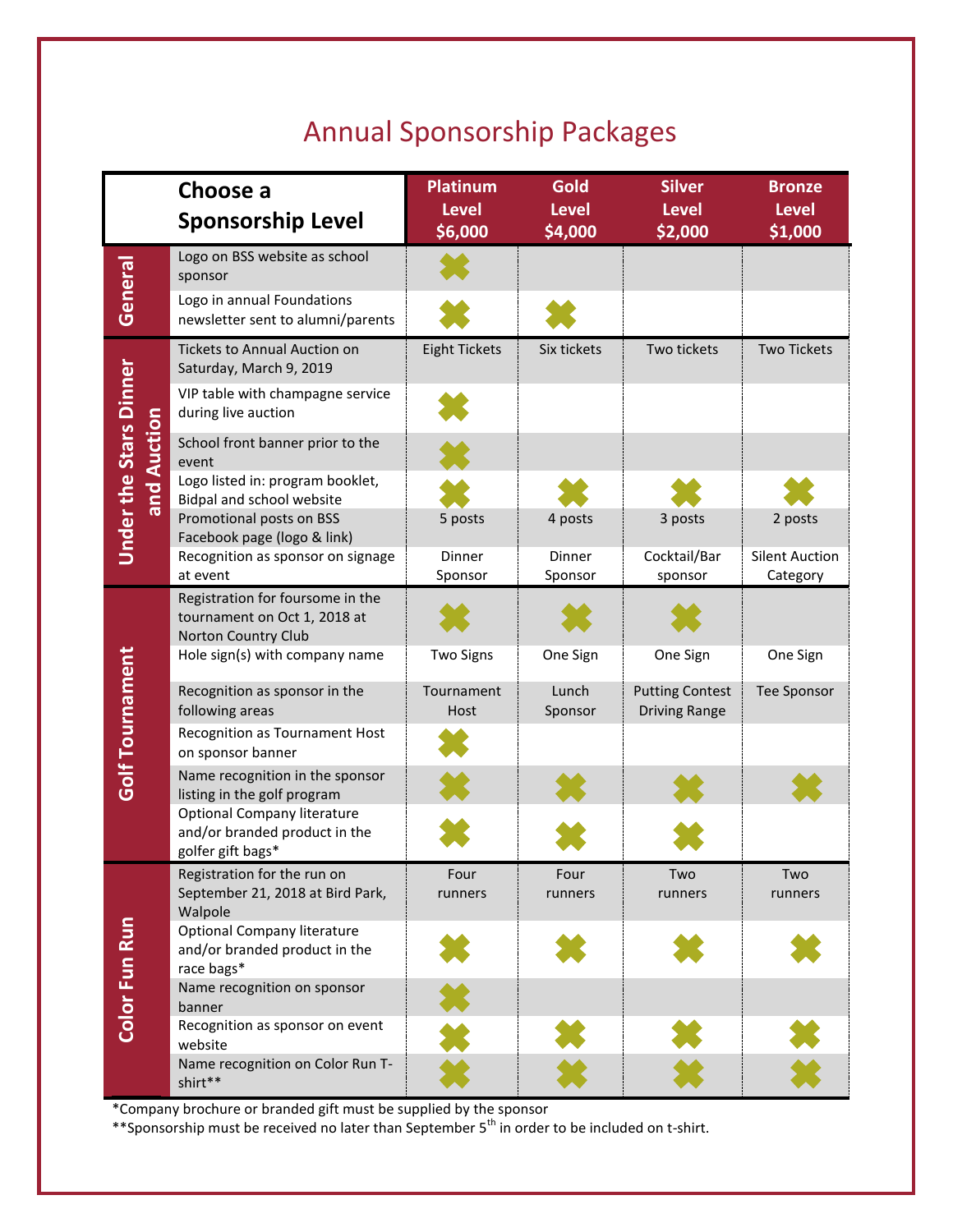

# **BLESSED SACRAMENT SCHOOL**

# **Special Events Sponsorship Agreement**

Thank you for your interest in supporting Blessed Sacrament School and the special events of the 2018- 2019 school year! Your participation supports our mission to educate the whole child. The goal of our special events are to help make memories for students, build relationships between adults in our school community and supplement our annual fund. As a sponsor, you will receive the sponsor benefits of the package chosen (please see the Sponsorship Level Packages).

I agree to sponsor Blessed Sacrament School Events with a sponsorship of:

| Annual Platinum Sponsor - \$6,000                                                                                                                                                                                              |
|--------------------------------------------------------------------------------------------------------------------------------------------------------------------------------------------------------------------------------|
| Annual Gold Sponsor - \$4,000                                                                                                                                                                                                  |
| Annual Silver Sponsor - \$2,000                                                                                                                                                                                                |
| Annual Bronze Sponsor - \$1,000                                                                                                                                                                                                |
| Individual Event Sponsorship - see below *                                                                                                                                                                                     |
| Other Amount________________________                                                                                                                                                                                           |
| * If you are interested in sponsoring a specific event, please contact Melissa Dugas regarding individual<br>event sponsorship information.                                                                                    |
| Company Name for Sponsorship Listing Company and Company Name of the Company of the Company of the Company of the Company of the Company of the Company of the Company of the Company of the Company of the Company of the Com |
|                                                                                                                                                                                                                                |
|                                                                                                                                                                                                                                |
| Contact Email <b>Executive Contact Email</b>                                                                                                                                                                                   |
| Signature                                                                                                                                                                                                                      |

Date\_\_\_\_\_\_\_\_\_\_\_\_\_\_\_\_\_\_\_\_\_\_\_\_\_\_\_\_\_\_\_\_\_\_\_\_\_\_\_\_\_\_\_\_\_\_\_\_\_\_\_\_\_\_\_\_\_\_\_\_\_\_\_\_\_\_\_\_\_\_\_\_\_\_\_\_\_\_\_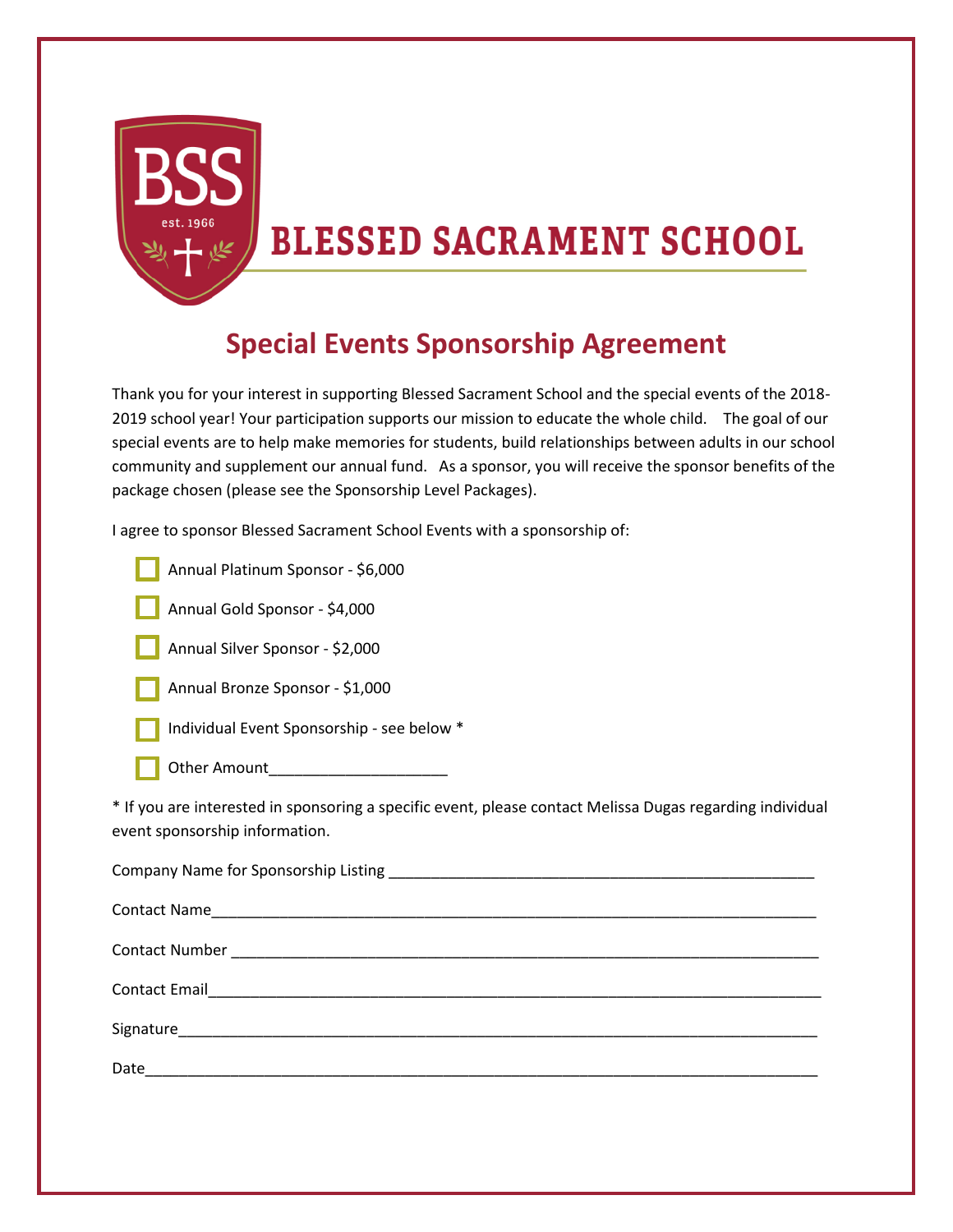

# **Sponsorship Payment Information**

Payment for sponsorship shall be submitted with this document in order to secure sponsorship benefits. These payments can be made by credit card or by checks made payable to Blessed Sacrament School and mailed to the following address:

| <b>Blessed Sacrament School</b>                                                                                                           |  |  |  |  |  |
|-------------------------------------------------------------------------------------------------------------------------------------------|--|--|--|--|--|
| 808 East Street                                                                                                                           |  |  |  |  |  |
| Walpole, MA 02081                                                                                                                         |  |  |  |  |  |
| <b>Check Enclosed</b>                                                                                                                     |  |  |  |  |  |
| <b>Credit Card</b>                                                                                                                        |  |  |  |  |  |
|                                                                                                                                           |  |  |  |  |  |
|                                                                                                                                           |  |  |  |  |  |
|                                                                                                                                           |  |  |  |  |  |
|                                                                                                                                           |  |  |  |  |  |
|                                                                                                                                           |  |  |  |  |  |
|                                                                                                                                           |  |  |  |  |  |
|                                                                                                                                           |  |  |  |  |  |
| (September, December, March, and June)                                                                                                    |  |  |  |  |  |
| Periodic Donation - to create a personalized payment schedule that best suits your needs,<br>please contact Melissa Dugas at 508-668-2663 |  |  |  |  |  |
|                                                                                                                                           |  |  |  |  |  |

Please note that once your sponsorship form and your payment is received, we will contact you with further information regarding your benefits (i.e. logo, ad, promotional products, etc.).

On behalf of the entire BSS community, we thank you for your support! If you have any questions, please contact Melissa Dugas [mdugas@blessedsacrament.org](mailto:mdugas@blessedsacrament.org)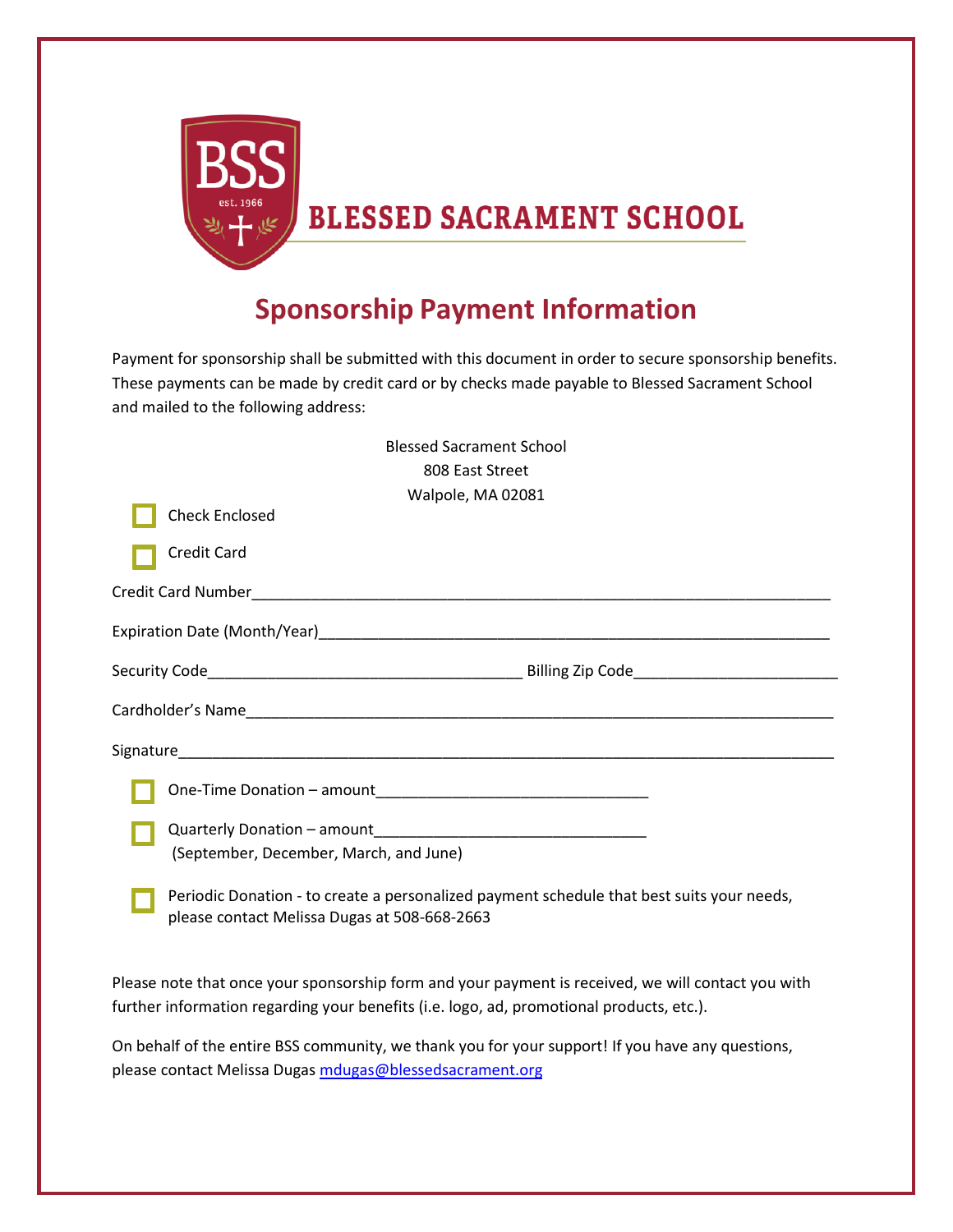# Individual Sponsorship Packages

|                                                                   | Choose a<br><b>Sponsorship Level</b>                           | <b>Platinum</b><br><b>Level</b><br>\$2,000 | Gold<br><b>Level</b><br>\$1,000 | <b>Silver</b><br><b>Level</b><br>\$500 | <b>Bronze</b><br><b>Level</b><br>\$250 | <b>Supporter</b><br>\$100 |
|-------------------------------------------------------------------|----------------------------------------------------------------|--------------------------------------------|---------------------------------|----------------------------------------|----------------------------------------|---------------------------|
| <b>Dinner</b><br>Auction<br><b>Under the Stars</b><br><b>Dure</b> | <b>Tickets to Annual Auction on</b><br>Saturday, March 9, 2019 | <b>Eight Tickets</b>                       | Six tickets                     | Two tickets                            | Two<br><b>Tickets</b>                  |                           |
|                                                                   | VIP table with champagne<br>service during live auction        |                                            |                                 |                                        |                                        |                           |
|                                                                   | School front banner prior to the<br>event                      |                                            |                                 |                                        |                                        |                           |
|                                                                   | Logo listed in: program booklet,<br>Bidpal and school website  |                                            |                                 |                                        |                                        |                           |
|                                                                   | Promotional posts on BSS<br>Facebook page (logo & link)        | 5 posts                                    | 4 posts                         | 3 posts                                | 2 posts                                |                           |
|                                                                   | Recognition as sponsor on<br>signage at event                  | Dinner<br>Sponsor                          | <b>Dinner</b><br>Sponsor        | Cocktail/Bar<br>sponsor                | Silent<br>Auction<br>Category          |                           |

| Golf Tournament | Registration for foursome in<br>the tournament on Oct 1, 2018<br>at Norton Country Club  |               |          |          |          |  |
|-----------------|------------------------------------------------------------------------------------------|---------------|----------|----------|----------|--|
|                 | Hole sign(s) with company<br>name                                                        | <b>TSigns</b> | One Sign | One Sign | One Sign |  |
|                 | Tournament Host sponsor -<br>recognition on sponsor banner                               |               |          |          |          |  |
|                 | Name recognition in the<br>sponsor listing in the golf<br>program                        |               |          |          |          |  |
|                 | <b>Optional Company literature</b><br>and/or branded product in the<br>golfer gift bags* |               |          |          |          |  |

| Color Fun Run | Registration for the run on<br>September 21, 2018 at Bird<br>Park, Walpole        | Four<br>runners | Four<br>runners | Two<br>runners | Two<br>runners |  |
|---------------|-----------------------------------------------------------------------------------|-----------------|-----------------|----------------|----------------|--|
|               | <b>Optional Company literature</b><br>and/or branded product in the<br>race bags* |                 |                 |                |                |  |
|               | Name recognition on sponsor<br>banner                                             |                 |                 |                |                |  |
|               | Recognition as sponsor on<br>event website                                        |                 |                 |                |                |  |
|               | Name recognition on Color<br>Run T-shirt**                                        |                 |                 |                |                |  |

\*Company brochure or branded gift must be supplied by the sponsor